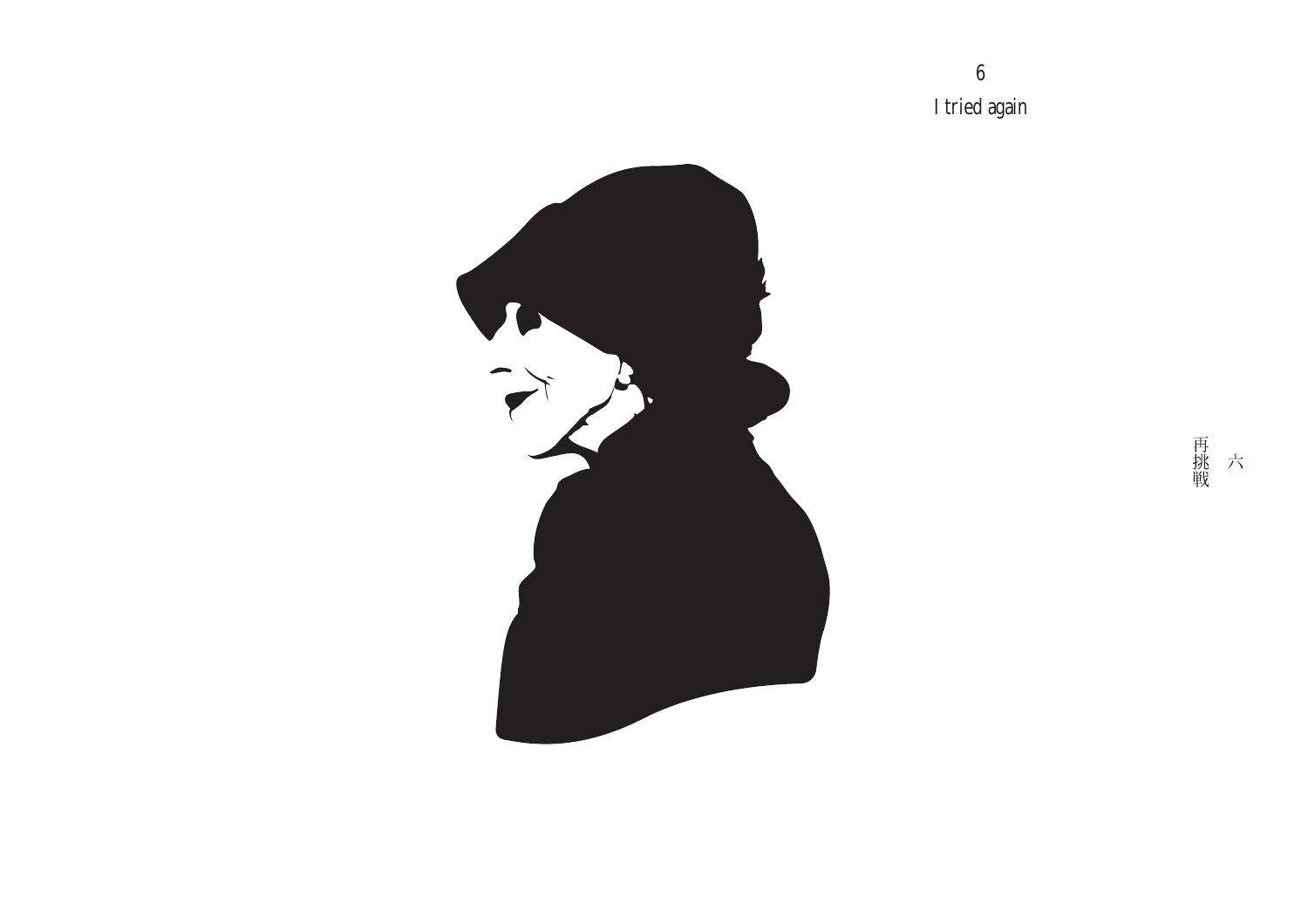In the early years of her marriage (to judge from the handwriting and the paper, already in 1915-16), Karen Blixen wrote drafts of a book describing Africa. She seems to have had big plans, but there is not very much in each notebook. Not until after her real breakthrough as an author in the mid-1930s did she succeed in gathering her years of impressions of life on the farm in her, perhaps, most famous book.

結婚 ができたのだろう。 暮らしの印象を、おそらく最も有名な本に結集すること に作家として飛躍を遂げて初めて、 とは書かれていない。彼女は1930年代の半ばに実際 ブリ かなり大きな構想だったが 9 クセンはアフリカを描いた本の構想を立てていた。 15年から16年だと判断されるのだが、カーアン・ した当初  $\mathcal{O}$ 項 残された文書や書類によるとすでに 各編にはそれほど多くのこ 数年に及ぶ農場での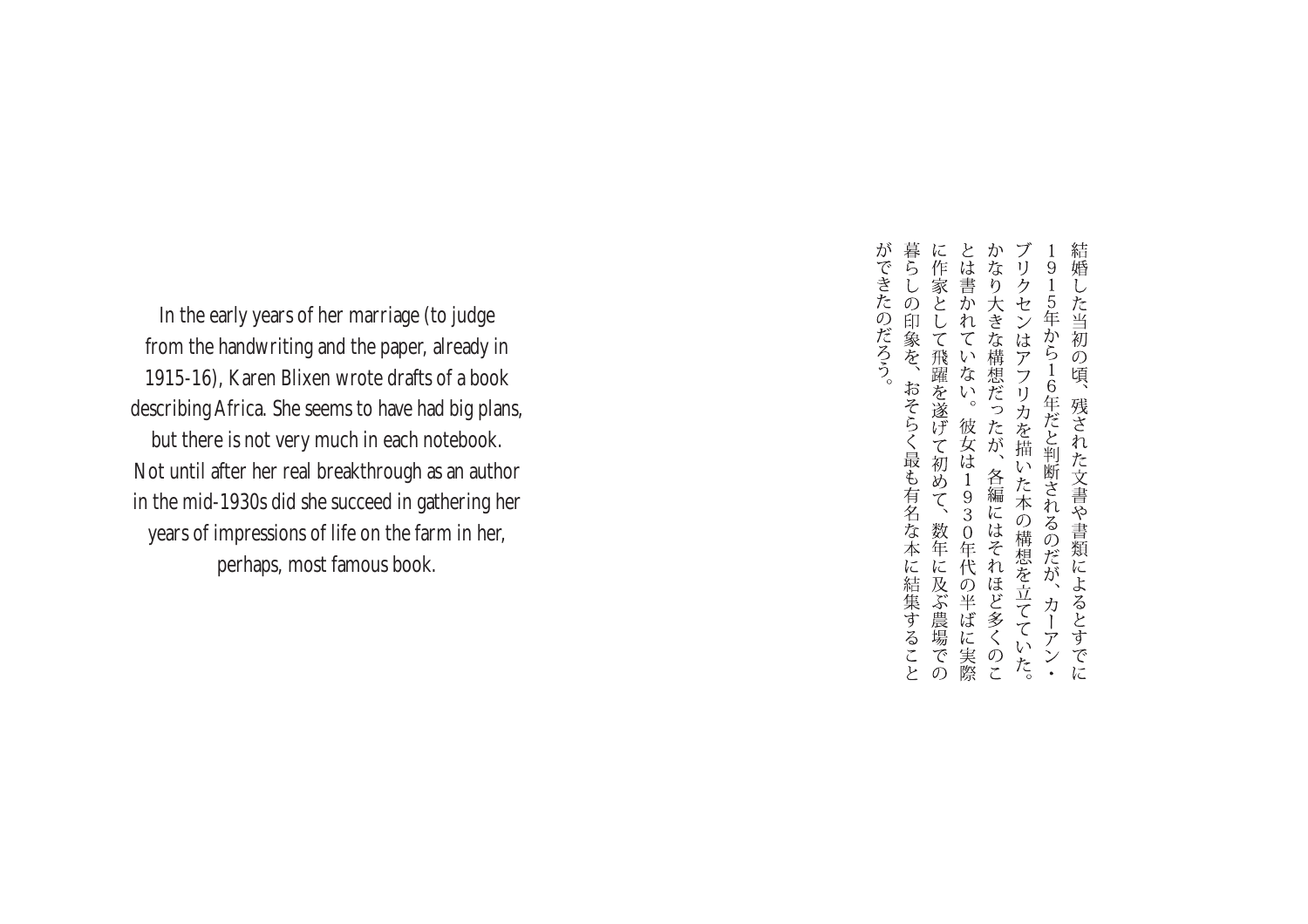

第六章 / 第一節

For a time, Karen Blixen had a tame owl on the farm, to the great pleasure of herself and her guests.

Chapter 6 / Part 1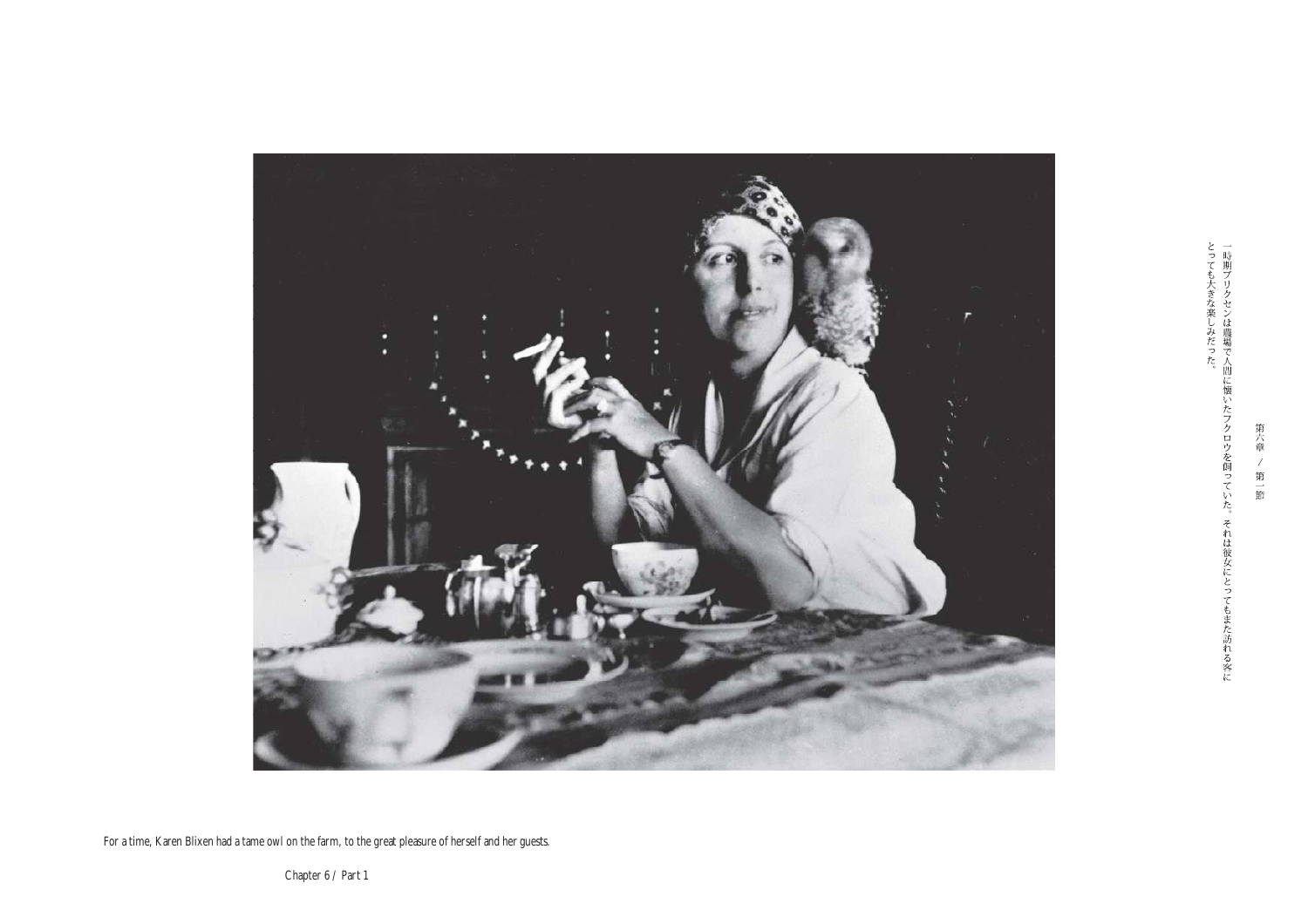

The dining room at Mbogani, as the second African farm came to be called.At this table, Karen Blixen worked on the manuscripts for the few tales that were begun in Africa - for example,"Carnival" and "The Roads Round Pisa".

第六章  $\overline{\mathscr{S}}$ 第二節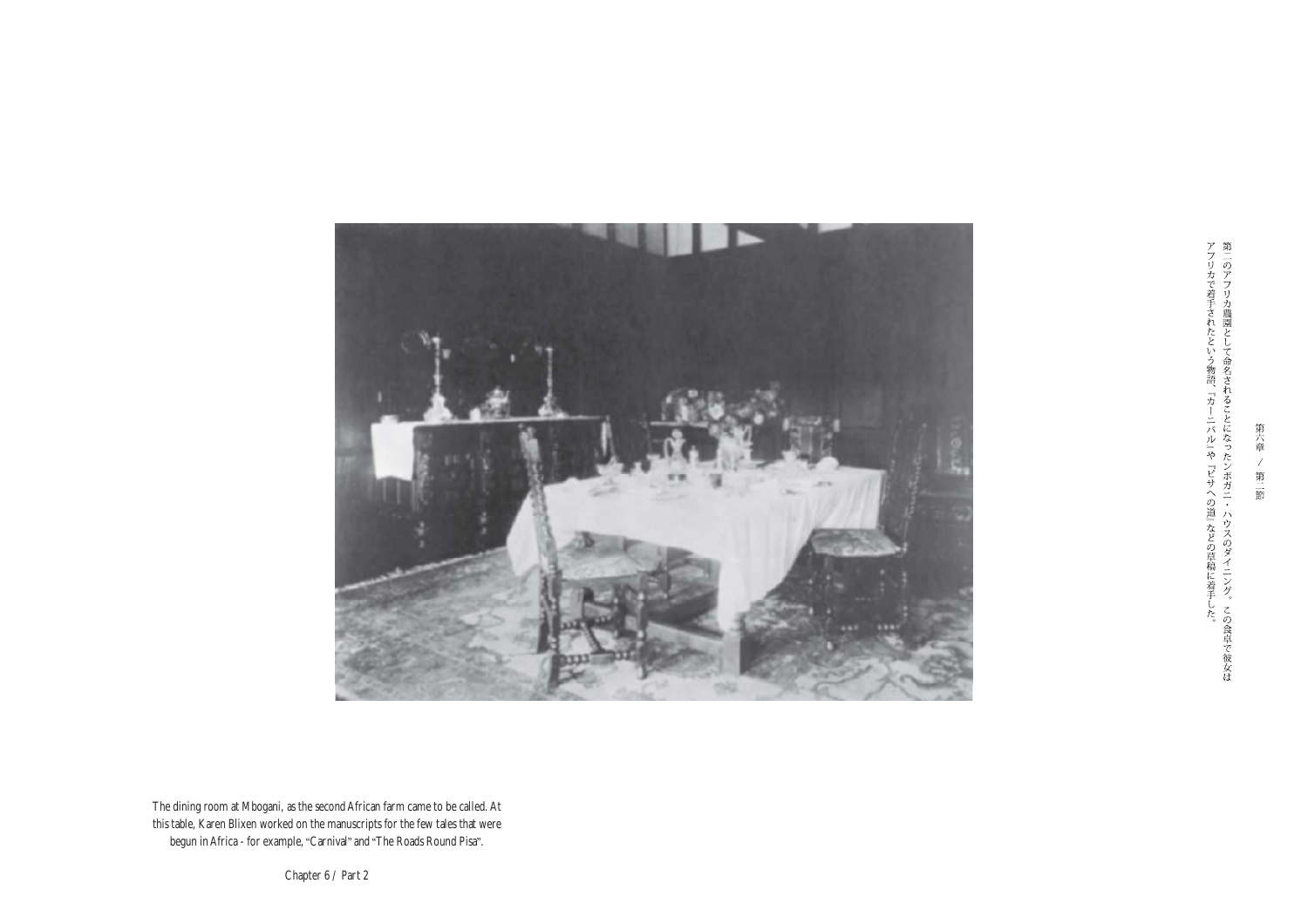写っている。前方に立っているのはツンボと呼ばれていた幼いムハメド・ジュマ。ては長旅だった。これは1925年に撮影されたもので、娘と欠かせない存在の召使ファラ・アデンとブリクセンの母親、インゲボー・ディーネセンは農園に娘を二度訪問した。おおよそ70歳の女性にとっ



Karen Blixen's mother, Ingeborg Dinesen, visited her twice at the farm - a long journey for a lady around 70 years of age. She was photographed in 1925 together with her daughter and the indispensable servant Farah Aden. To the front is standing little Muhammed Juma, called Tumbo.

Chapter 6 / Part 3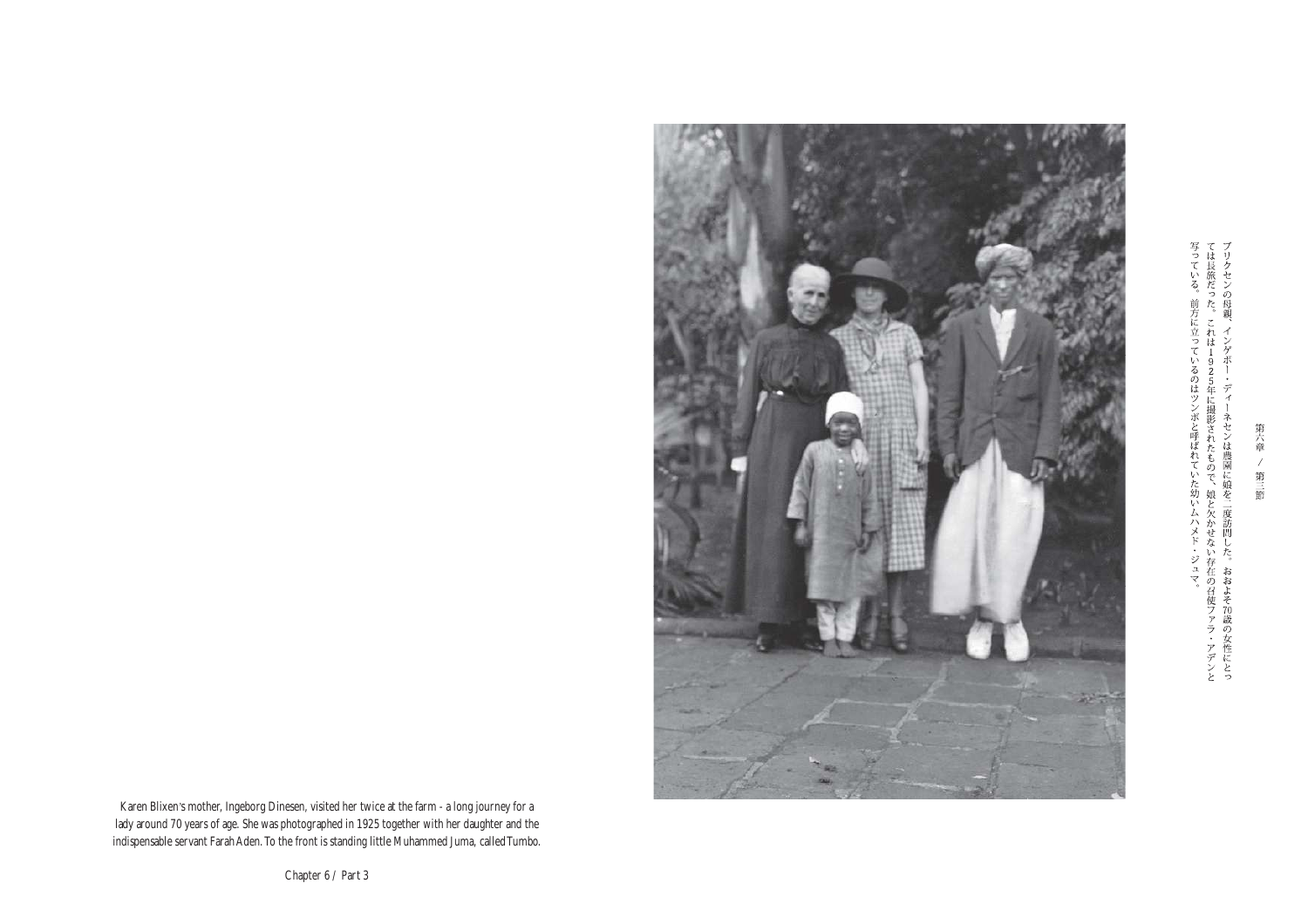## SANDHEDENS HÆVN

En Marionetkomedie. Af KAREN BLIXEN-FINECKE

## Personerne

Abraham, en bedragersk Krovært. Sabine, hans Datter. Jan Bravida, en ung Landsknægt og Journalist, Gæst i Kroen. Mopsus, Kældersvend. Fortunio, Piccolo. Amiane, en omvandrende Kone, som egentlig er en Slags Fe eller Hex. Handlingen foregaar i Abrahams Kro.

## Iste Scene.

Abraham. Kære Mopsus, slaa Jan Bravida ihjel for mig inat. Nu er det længe siden, at jeg har bedt Dig om at slaa nogen ihjel, min kære Mopsus, nu kan Du ikke sige, at det er for meget forlangt. Det bliver da mærkværdigt at tænke paa, Mopsus, at iaften er han levende og imorgen er han død. Iaften er Døden ikke i hans Hoyed, imorgen er det fuldt af den og intet andet - O, i Sandhed leg elsker Daden. Den er det eneste, vi har tilbage af de gamle Dages Storhed, og uden den kunde Intet Menneske holde Livets Kedsommelighed ud. Hvilken Demokrat er Du ikke, Død, min Kammerat, som praktiserer den sande Lighed, o, lad alle Demokrater gaa hen og lægge sig, naar Døden kommer. "Hvad," siger Døden, "beklager 1 fer over, at Kong Ramses og Henry Ford har været rigere end I i 50 Aar. naar jeg skal gøre eders Indtægter lige store i de næste 5 Millioner Aar?" Han siger: "Taler I om Fremtidsstater, Børn? Skændes ikke, skændes ikke herom. Min Fremtidsstat er eders alles Fremtid, og jeg skal bære eder dertil." "Jeg skal lære eder Broderskab Brødre," siger Døden, "den ene skal ikke have Hovedet højere end den anden, og der skal ikke være et ondt Ord imellem jer. Saa bliver da," siger Døden, '"Frihed, Lighed og Broderskab, disse tre, men størst iblandt disse er Broderskab" og endnu en Gave har Demokraternes Forbillede, Døden, det er Stilhed, Hvilken Lettelse bliver det ikke, naar vi engang alle tier stille. Vent til han sover, Mopsus, vent til han sover. Ja, bær Dig nu forstandig ad. Jeg selv har ogsaa en Forretning at gøre med Meindert Hobtoma, en god Forretning. Ak, var Du kun lidt forstandigere.

Mopsus, jeg beklager mig ikke, Herre, over min Forstand, men jeg er ked af, at leg ikke er mere dristig, leg er desværre saa nervøs, Herre, bare ved det, I nu har sagt, er jeg helt ude af Ligevægt. For et saadant Menneske er det i Grunden ogsaa et Fejlgreb at blive Tyv og Morder, hvad der skal foregaa i Mørke,

The marionette comedy "The Revenge ofTruth" was actually written during Karen Blixen's youth at Rungstedlund, where it was also performed for a narrow circle of family and friends by Karen Blixen and her siblings.

第六章

第四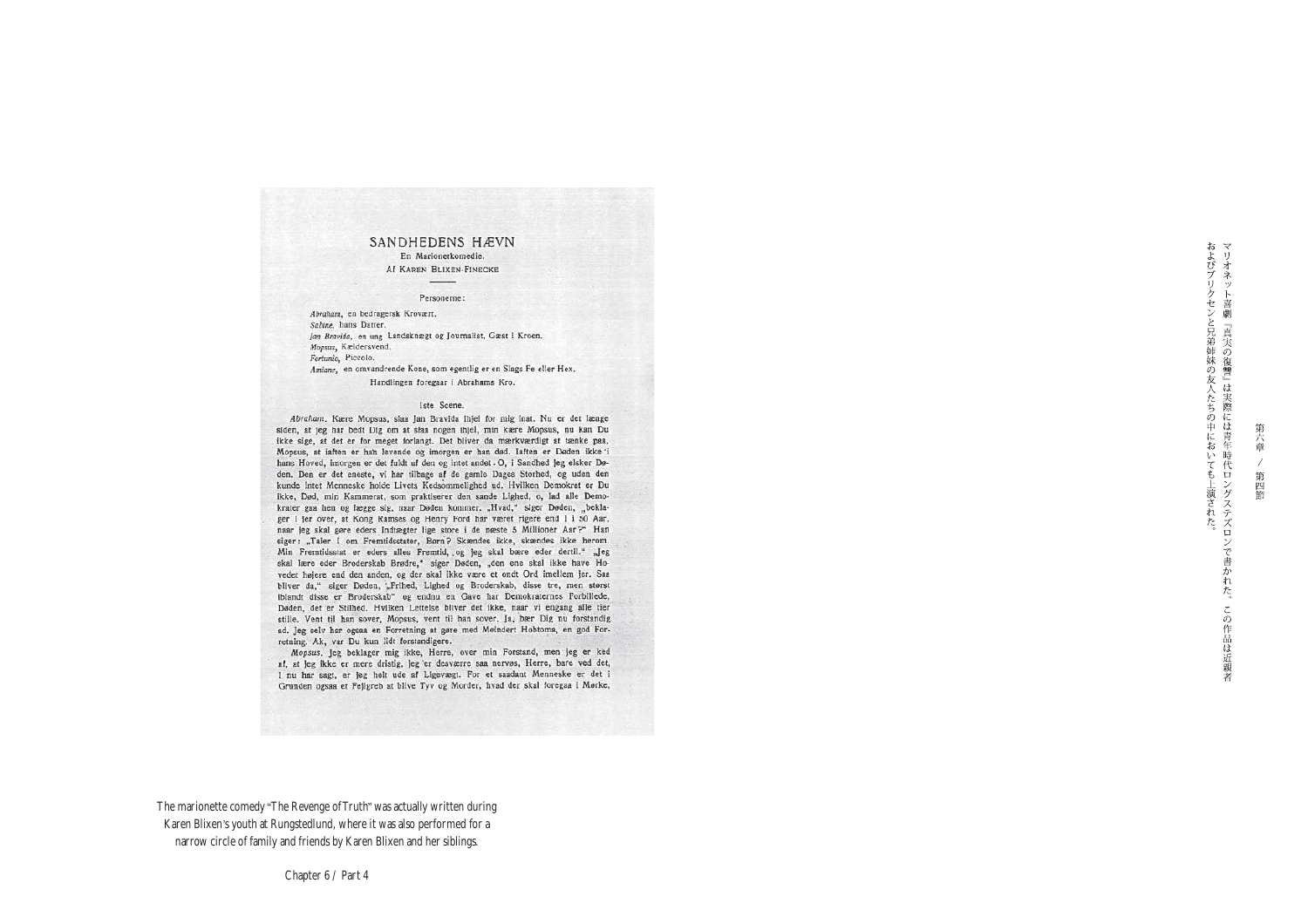

When in 1925 Karen Blixen was on one of her long visits to Denmark, her aunt Mary Bess Westenholz put her in contact with the great Danish critic, Professor Georg Brandes, on whose recommendation "The Revenge ofTruth" was published in the periodical *Tilskueren* in 1926. It was the first time Karen Blixen published something under her own name. Georg Brandes (1842-1927) holding a lecture in Copenhagen. Painting by P.S. Krøyer, 1901. 1927)・油彩(P.S.クロイヤー、1901年作)やお義をするギーオウ・ブランデス(1842~センが本名で出版した最初だった。コペンハーゲンで講義をするギーオウ・ブランデス(1842~の推薦を得て『真実の復讐』が1926年に刊行物『観客』に掲載される運びとなった。これはブリクトエンホルツがブリクセンを偉大なデンマークの評論家ギーオウ・ブランデス教授に引き合わせ、そ1925年ブリクセンがデンマークに長期滞在した中の一時期に、彼女の叔母のマー